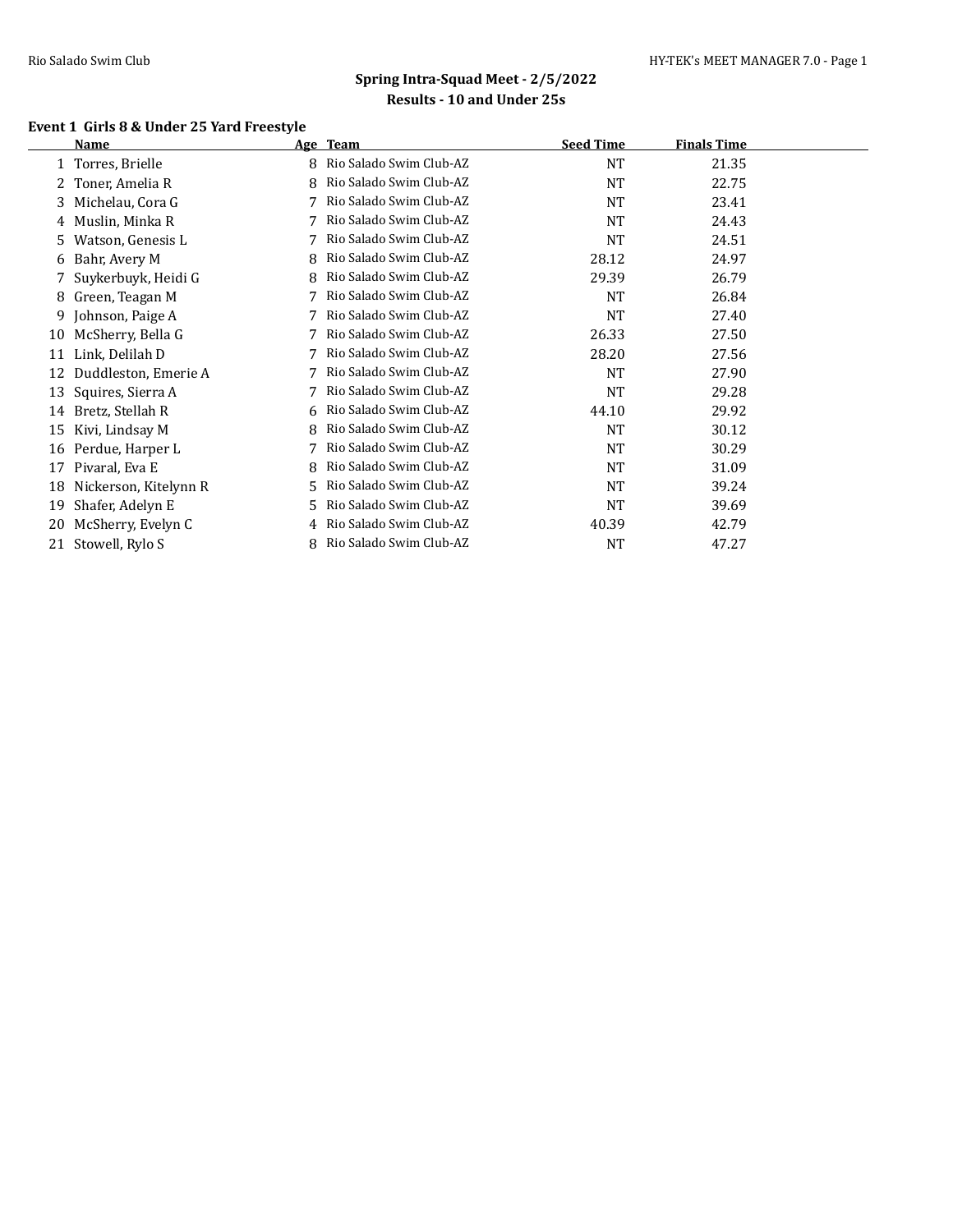### **Event 2 Boys 8 & Under 25 Yard Freestyle**

|    | Name                | Age Team                  | <b>Seed Time</b> | <b>Finals Time</b> |  |
|----|---------------------|---------------------------|------------------|--------------------|--|
|    | 1 Melchione, Geno M | 8 Rio Salado Swim Club-AZ | NT               | 18.77              |  |
|    | 2 Olson, Rex R      | 8 Rio Salado Swim Club-AZ | NT               | 19.26              |  |
|    | 3 Horst, Declan C   | 8 Rio Salado Swim Club-AZ | <b>NT</b>        | 20.02              |  |
|    | 4 Campos, Xander K  | 7 Rio Salado Swim Club-AZ | <b>NT</b>        | 21.59              |  |
|    | 5 Valada, Gio A     | 8 Rio Salado Swim Club-AZ | NT               | 22.20              |  |
|    | 6 Phillips, Crew S  | 7 Rio Salado Swim Club-AZ | 24.18            | 24.25              |  |
|    | 7 Nguyen, Felix S   | 6 Rio Salado Swim Club-AZ | <b>NT</b>        | 24.83              |  |
|    | 8 Olson, Hendrix E  | 6 Rio Salado Swim Club-AZ | NT               | 25.17              |  |
|    | 9 Bailey, Max W     | 8 Rio Salado Swim Club-AZ | NT               | 25.41              |  |
| 10 | Buckley, Mason W    | Rio Salado Swim Club-AZ   | 29.78            | 26.67              |  |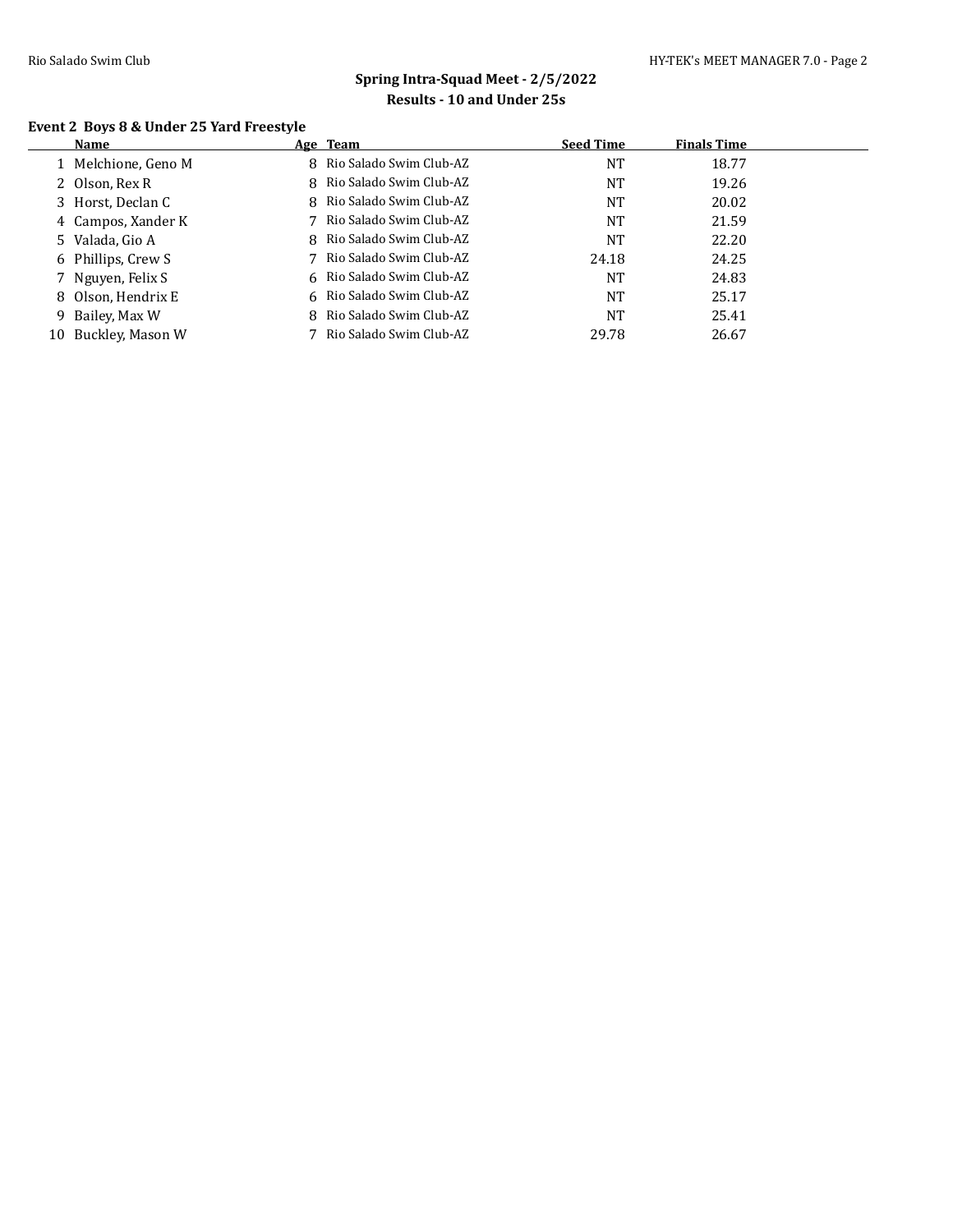### **Event 3 Girls 9-10 25 Yard Freestyle**

|    | Name                 |    | Age Team                | <b>Seed Time</b> | <b>Finals Time</b> |  |
|----|----------------------|----|-------------------------|------------------|--------------------|--|
|    | Whitters, Leah E     | 10 | Rio Salado Swim Club-AZ | 18.39            | 16.77              |  |
|    | 2 Yazzie, Saryah T   | 10 | Rio Salado Swim Club-AZ | NT               | 18.74              |  |
|    | 3 Oswald, Lauren M   | 9  | Rio Salado Swim Club-AZ | 20.37            | 18.84              |  |
| 4  | Link, Hayden P       | 10 | Rio Salado Swim Club-AZ | 21.74            | 19.23              |  |
|    | 5 Moore, Gaby N      | 10 | Rio Salado Swim Club-AZ | <b>NT</b>        | 19.59              |  |
|    | 6 Gibbs, Jayden N    | 9  | Rio Salado Swim Club-AZ | 22.26            | 20.27              |  |
|    | 7 Hanson, Lorelei A  | 10 | Rio Salado Swim Club-AZ | 21.36            | 20.61              |  |
| 8  | Endicott, Vivienne P | 9  | Rio Salado Swim Club-AZ | 22.18            | 21.56              |  |
|    | 9 Openshaw, Aidyn J  | 10 | Rio Salado Swim Club-AZ | <b>NT</b>        | 21.75              |  |
| 10 | Martin, Terra F      | 10 | Rio Salado Swim Club-AZ | NT               | 22.21              |  |
| 11 | Pivaral, Olivia L    | 10 | Rio Salado Swim Club-AZ | 24.65            | 24.24              |  |
| 12 | DeCesare, Kate       | 9  | Rio Salado Swim Club-AZ | <b>NT</b>        | 25.24              |  |
| 13 | Garcia, Dianira      | 10 | Rio Salado Swim Club-AZ | <b>NT</b>        | 26.28              |  |
| 14 | Miranda, Sofia M     | 10 | Rio Salado Swim Club-AZ | <b>NT</b>        | 27.05              |  |
| 15 | Duncan, Ryan B       | 9. | Rio Salado Swim Club-AZ | <b>NT</b>        | 27.61              |  |
| 16 | Oswald, Claire M     | 9. | Rio Salado Swim Club-AZ | 25.54            | 28.49              |  |
| 17 | Thomas, Shiloh A     | 9  | Rio Salado Swim Club-AZ | <b>NT</b>        | 29.23              |  |
| 18 | Garcia, Artemisa     |    | Rio Salado Swim Club-AZ | <b>NT</b>        | 33.80              |  |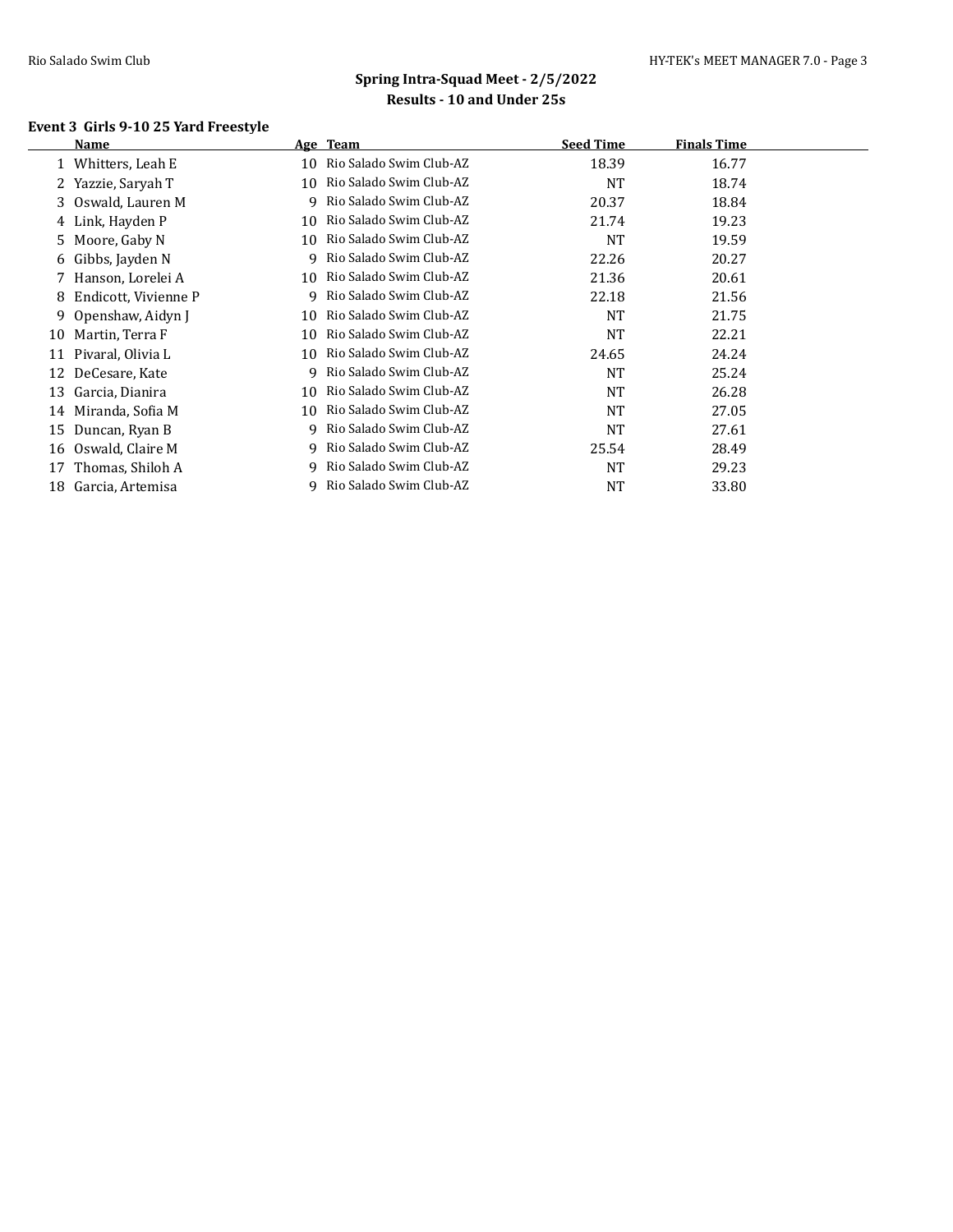# **Spring Intra-Squad Meet - 2/5/2022 Results - 10 and Under 25s**

### **Event 4 Boys 9-10 25 Yard Freestyle**

| Name                    |     | Age Team                  | <b>Seed Time</b> | <b>Finals Time</b> |  |
|-------------------------|-----|---------------------------|------------------|--------------------|--|
| Bretz, Rhyker Q         |     | 9 Rio Salado Swim Club-AZ | 23.49            | 20.17              |  |
| 2 Schmidt, Max D        |     | 9 Rio Salado Swim Club-AZ | NT               | 20.52              |  |
| 3 Gremillion, James M   |     | 9 Rio Salado Swim Club-AZ | NT               | 21.88              |  |
| 4 Dunkerley, Van P      | 10. | Rio Salado Swim Club-AZ   | NT               | 23.76              |  |
| 5 Igliane, Chase B      |     | 9 Rio Salado Swim Club-AZ | NT               | 25.40              |  |
| 6 Gamboa, Harold C      |     | 9 Rio Salado Swim Club-AZ | 29.08            | 25.64              |  |
| 7 Rivera, Rafael        | 10  | Rio Salado Swim Club-AZ   | NT               | 28.49              |  |
| 8 Setterstrom, Emmett R |     | 9 Rio Salado Swim Club-AZ | NT               | 28.91              |  |
| 9 Olson, Connor M       |     | 9 Rio Salado Swim Club-AZ | 29.03            | 29.29              |  |
|                         |     |                           |                  |                    |  |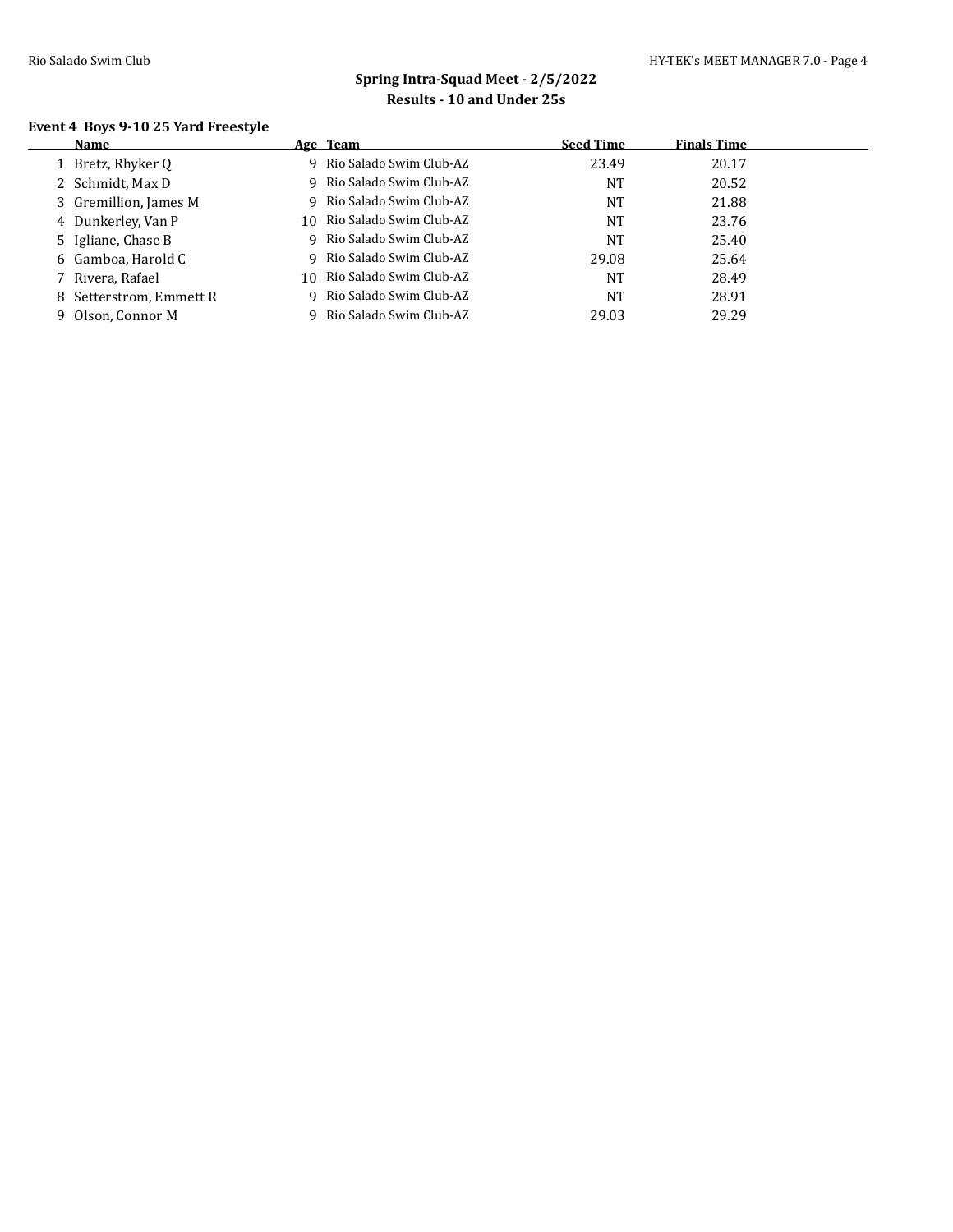### **Event 5 Girls 8 & Under 25 Yard Backstroke**

|    | Name                 | Age | <b>Team</b>               | <b>Seed Time</b> | <b>Finals Time</b> |  |
|----|----------------------|-----|---------------------------|------------------|--------------------|--|
|    | 1 Torres, Brielle    | 8   | Rio Salado Swim Club-AZ   | <b>NT</b>        | 26.05              |  |
|    | Toner, Amelia R      | 8   | Rio Salado Swim Club-AZ   | NT               | 26.91              |  |
| 3  | Muslin, Minka R      |     | Rio Salado Swim Club-AZ   | <b>NT</b>        | 28.60              |  |
|    | 4 Johnson, Paige A   |     | Rio Salado Swim Club-AZ   | NT               | 28.73              |  |
| 5  | Michelau, Cora G     |     | Rio Salado Swim Club-AZ   | <b>NT</b>        | 28.99              |  |
| 6  | Suykerbuyk, Heidi G  |     | Rio Salado Swim Club-AZ   | <b>NT</b>        | 29.82              |  |
|    | 7 Watson, Genesis L  |     | Rio Salado Swim Club-AZ   | <b>NT</b>        | 30.49              |  |
| 8  | Duddleston, Emerie A |     | Rio Salado Swim Club-AZ   | NT               | 32.21              |  |
| 9  | Bahr, Avery M        | 8   | Rio Salado Swim Club-AZ   | 30.40            | 32.74              |  |
| 10 | Bretz, Stellah R     | 6.  | Rio Salado Swim Club-AZ   | 47.67            | 32.82              |  |
| 11 | Kivi, Lindsay M      | 8   | Rio Salado Swim Club-AZ   | <b>NT</b>        | 32.88              |  |
| 12 | Green, Teagan M      |     | Rio Salado Swim Club-AZ   | NT               | 32.97              |  |
| 13 | Perdue, Harper L     |     | Rio Salado Swim Club-AZ   | <b>NT</b>        | 33.29              |  |
| 14 | Squires, Sierra A    |     | Rio Salado Swim Club-AZ   | NT               | 33.84              |  |
| 15 | McSherry, Bella G    |     | Rio Salado Swim Club-AZ   | 33.04            | 33.96              |  |
| 16 | Link, Delilah D      |     | Rio Salado Swim Club-AZ   | 39.06            | 37.71              |  |
| 17 | Shafer, Adelyn E     | 5.  | Rio Salado Swim Club-AZ   | <b>NT</b>        | 40.35              |  |
| 18 | Pivaral, Eva E       | 8   | Rio Salado Swim Club-AZ   | <b>NT</b>        | 48.35              |  |
| 19 | Stowell, Rylo S      |     | Rio Salado Swim Club-AZ   | <b>NT</b>        | 51.19              |  |
| 20 | McSherry, Evelyn C   |     | 4 Rio Salado Swim Club-AZ | 1:01.41          | 58.25              |  |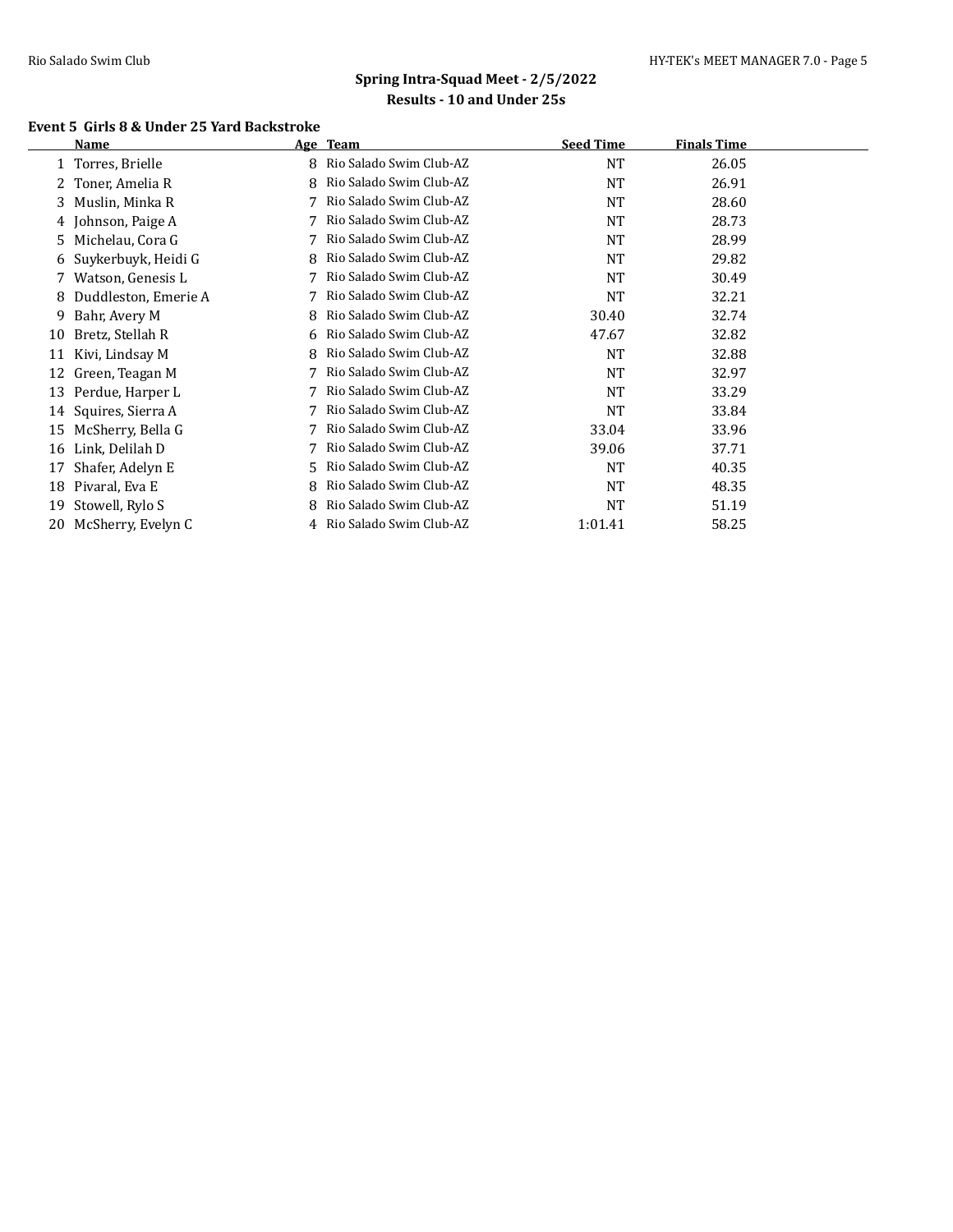### **Event 6 Boys 8 & Under 25 Yard Backstroke**

|    | Name                | Age Team                  | <b>Seed Time</b> | <b>Finals Time</b> |
|----|---------------------|---------------------------|------------------|--------------------|
|    | 1 Horst, Declan C   | 8 Rio Salado Swim Club-AZ | NT               | 22.80              |
|    | 2 Melchione, Geno M | 8 Rio Salado Swim Club-AZ | <b>NT</b>        | 25.20              |
|    | 3 Olson, Rex R      | 8 Rio Salado Swim Club-AZ | NT               | 28.32              |
|    | 4 Oswald, Alex A    | 7 Rio Salado Swim Club-AZ | 33.58            | 29.02              |
|    | 5 Nguyen, Felix S   | 6 Rio Salado Swim Club-AZ | NT               | 29.31              |
|    | 6 Bailey, Max W     | 8 Rio Salado Swim Club-AZ | NT               | 29.81              |
|    | 7 Phillips, Crew S  | 7 Rio Salado Swim Club-AZ | 30.49            | 31.50              |
|    | 8 Campos, Xander K  | 7 Rio Salado Swim Club-AZ | <b>NT</b>        | 32.21              |
|    | 9 Olson, Hendrix E  | 6 Rio Salado Swim Club-AZ | NT               | 33.48              |
| 10 | Buckley, Mason W    | 7 Rio Salado Swim Club-AZ | 35.53            | 39.53              |
|    |                     |                           |                  |                    |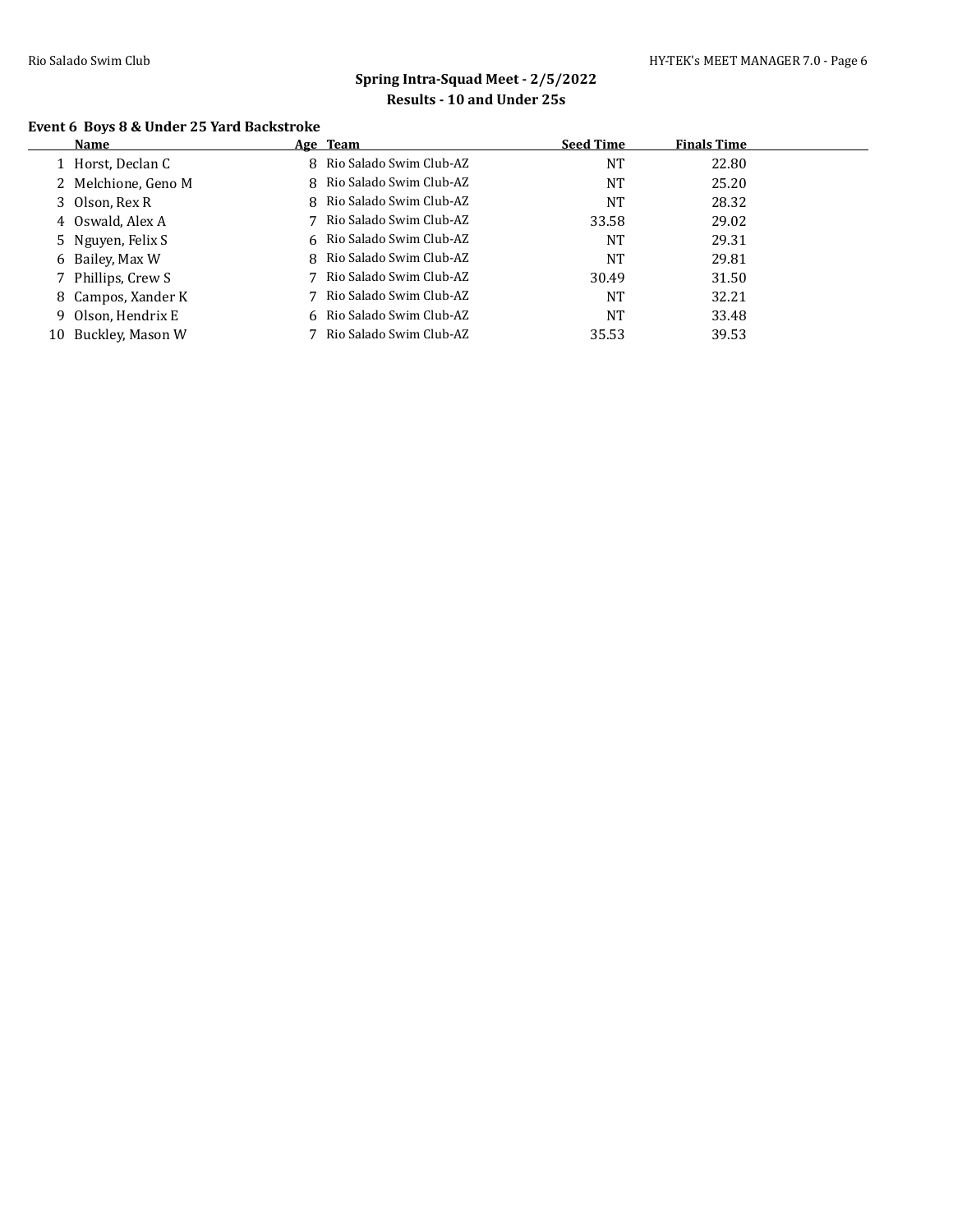#### **Event 7 Girls 9-10 25 Yard Backstroke**

|    | Name                   |     | Age Team                  | <b>Seed Time</b> | <b>Finals Time</b> |  |
|----|------------------------|-----|---------------------------|------------------|--------------------|--|
|    | 1 Whitters, Leah E     | 10  | Rio Salado Swim Club-AZ   | 21.05            | 20.56              |  |
|    | Yazzie, Saryah T       | 10  | Rio Salado Swim Club-AZ   | <b>NT</b>        | 22.87              |  |
| 3  | Oswald, Lauren M       | 9   | Rio Salado Swim Club-AZ   | 22.62            | 23.04              |  |
|    | 4 Hanson, Lorelei A    | 10  | Rio Salado Swim Club-AZ   | 23.84            | 24.17              |  |
|    | 5 Endicott, Vivienne P | 9   | Rio Salado Swim Club-AZ   | 26.30            | 24.81              |  |
| *6 | Gibbs, Jayden N        |     | 9 Rio Salado Swim Club-AZ | 26.65            | 24.88              |  |
| *6 | Link, Hayden P         | 10  | Rio Salado Swim Club-AZ   | 25.29            | 24.88              |  |
|    | 8 Openshaw, Aidyn J    | 10  | Rio Salado Swim Club-AZ   | NT               | 25.11              |  |
|    | 9 Duncan, Ryan B       | 9   | Rio Salado Swim Club-AZ   | NT               | 26.63              |  |
| 10 | Moore, Gaby N          | 10. | Rio Salado Swim Club-AZ   | <b>NT</b>        | 27.04              |  |
| 11 | DeCesare, Kate         | 9   | Rio Salado Swim Club-AZ   | <b>NT</b>        | 28.14              |  |
| 12 | Martin, Terra F        | 10  | Rio Salado Swim Club-AZ   | <b>NT</b>        | 28.91              |  |
| 13 | Garcia, Dianira        | 10  | Rio Salado Swim Club-AZ   | <b>NT</b>        | 29.62              |  |
| 14 | Pivaral, Olivia L      | 10  | Rio Salado Swim Club-AZ   | 28.67            | 30.45              |  |
| 15 | Oswald, Claire M       | 9   | Rio Salado Swim Club-AZ   | 31.32            | 34.19              |  |
| 16 | Miranda, Sofia M       | 10  | Rio Salado Swim Club-AZ   | <b>NT</b>        | 34.56              |  |
| 17 | Garcia, Artemisa       | 9   | Rio Salado Swim Club-AZ   | NT               | 35.19              |  |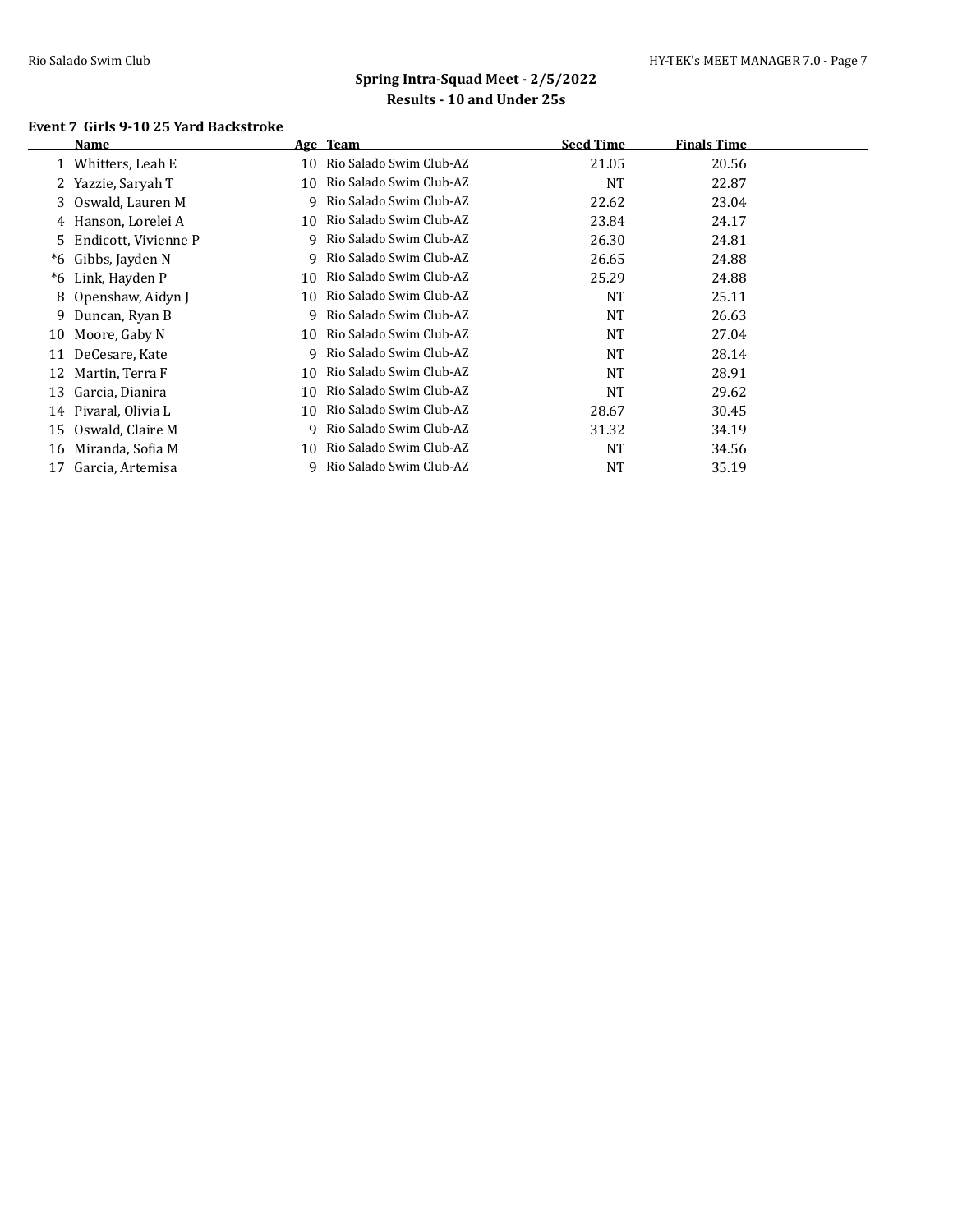### **Event 8 Boys 9-10 25 Yard Backstroke**

| Name                     |    | Age Team                   | <b>Seed Time</b> | <b>Finals Time</b> |  |
|--------------------------|----|----------------------------|------------------|--------------------|--|
| 1 Igliane, Chase B       |    | 9 Rio Salado Swim Club-AZ  | NT               | 25.60              |  |
| 2 Schmidt, Max D         |    | 9 Rio Salado Swim Club-AZ  | NT               | 26.13              |  |
| 3 Gremillion, James M    | 9. | Rio Salado Swim Club-AZ    | NT               | 27.39              |  |
| 4 Bretz, Rhyker Q        |    | 9 Rio Salado Swim Club-AZ  | 28.70            | 27.81              |  |
| 5 Foster, Mason R        |    | 9 Rio Salado Swim Club-AZ  | <b>NT</b>        | 30.57              |  |
| 6 Dunkerley, Van P       |    | 10 Rio Salado Swim Club-AZ | NT               | 31.32              |  |
| 7 Gamboa, Harold C       | 9  | Rio Salado Swim Club-AZ    | 32.46            | 32.52              |  |
| 8 Olson, Connor M        |    | 9 Rio Salado Swim Club-AZ  | 32.47            | 34.96              |  |
| 9 Rivera, Rafael         |    | 10 Rio Salado Swim Club-AZ | NT               | 35.11              |  |
| 10 Setterstrom, Emmett R |    | 9 Rio Salado Swim Club-AZ  | NT               | 39.85              |  |
|                          |    |                            |                  |                    |  |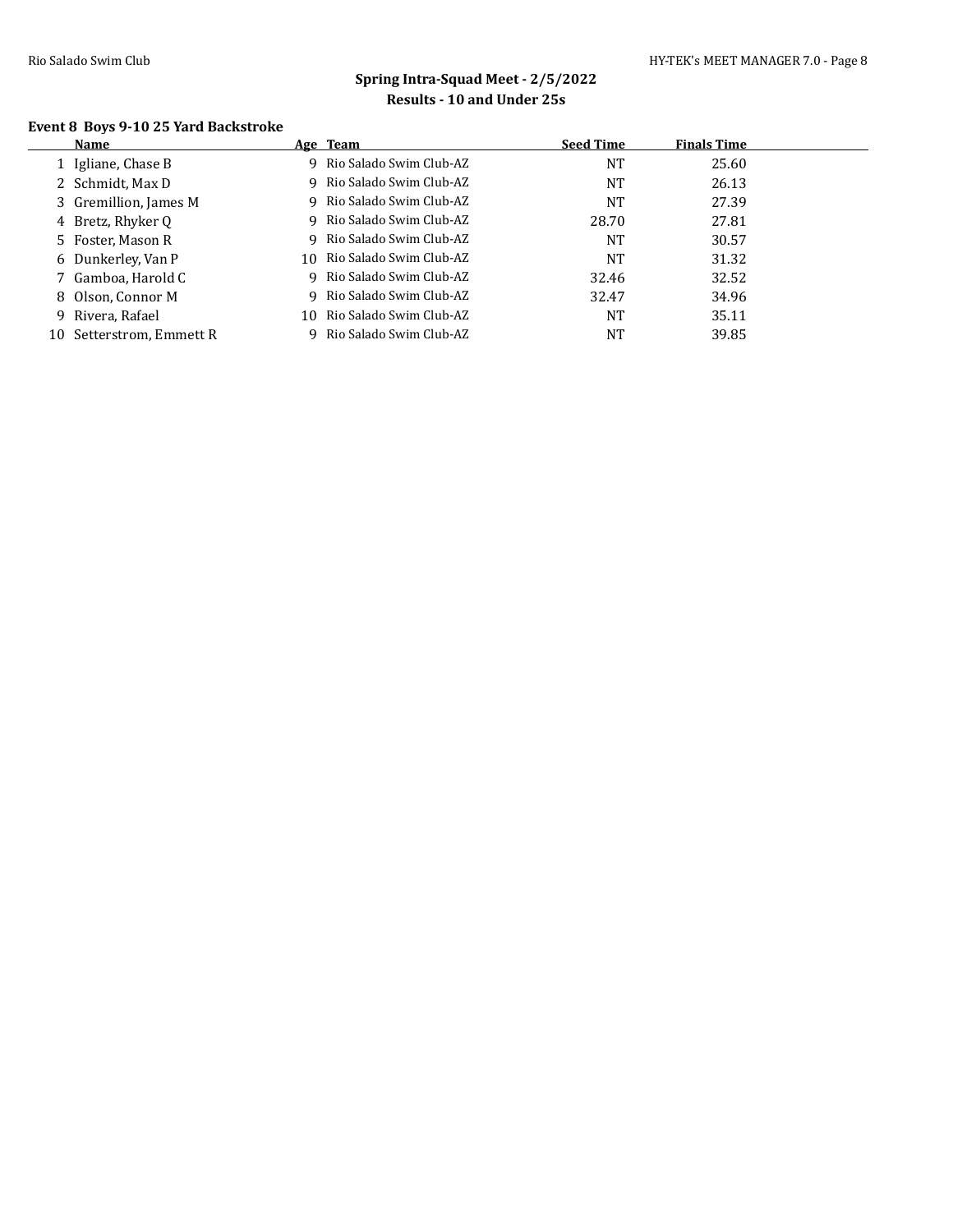### **Event 9 Girls 8 & Under 25 Yard Breaststroke**

|    | Name                  | Age Team                  | <b>Seed Time</b> | <b>Finals Time</b> |  |
|----|-----------------------|---------------------------|------------------|--------------------|--|
|    | 1 Torres, Brielle     | 8 Rio Salado Swim Club-AZ | <b>NT</b>        | 32.08              |  |
|    | 2 Johnson, Paige A    | 7 Rio Salado Swim Club-AZ | <b>NT</b>        | 32.54              |  |
|    | 3 Michelau, Cora G    | 7 Rio Salado Swim Club-AZ | <b>NT</b>        | 32.96              |  |
|    | 4 Suykerbuyk, Heidi G | 8 Rio Salado Swim Club-AZ | <b>NT</b>        | 34.79              |  |
|    | 5 Toner, Amelia R     | 8 Rio Salado Swim Club-AZ | NT               | 36.04              |  |
|    | 6 Bahr, Avery M       | 8 Rio Salado Swim Club-AZ | 37.62            | 38.31              |  |
|    | 7 Squires, Sierra A   | 7 Rio Salado Swim Club-AZ | <b>NT</b>        | 41.79              |  |
| 8  | Watson, Genesis L     | 7 Rio Salado Swim Club-AZ | <b>NT</b>        | 42.40              |  |
|    | 9 Pivaral, Eva E      | 8 Rio Salado Swim Club-AZ | <b>NT</b>        | 42.59              |  |
| 10 | Bretz, Stellah R      | 6 Rio Salado Swim Club-AZ | 48.78            | 43.02              |  |
| 11 | McSherry, Bella G     | 7 Rio Salado Swim Club-AZ | 40.66            | 43.79              |  |
|    | 12 Link, Delilah D    | 7 Rio Salado Swim Club-AZ | 46.70            | 44.48              |  |
| 13 | Green, Teagan M       | 7 Rio Salado Swim Club-AZ | <b>NT</b>        | 53.04              |  |
|    | 14 Stowell, Rylo S    | 8 Rio Salado Swim Club-AZ | NT               | 56.22              |  |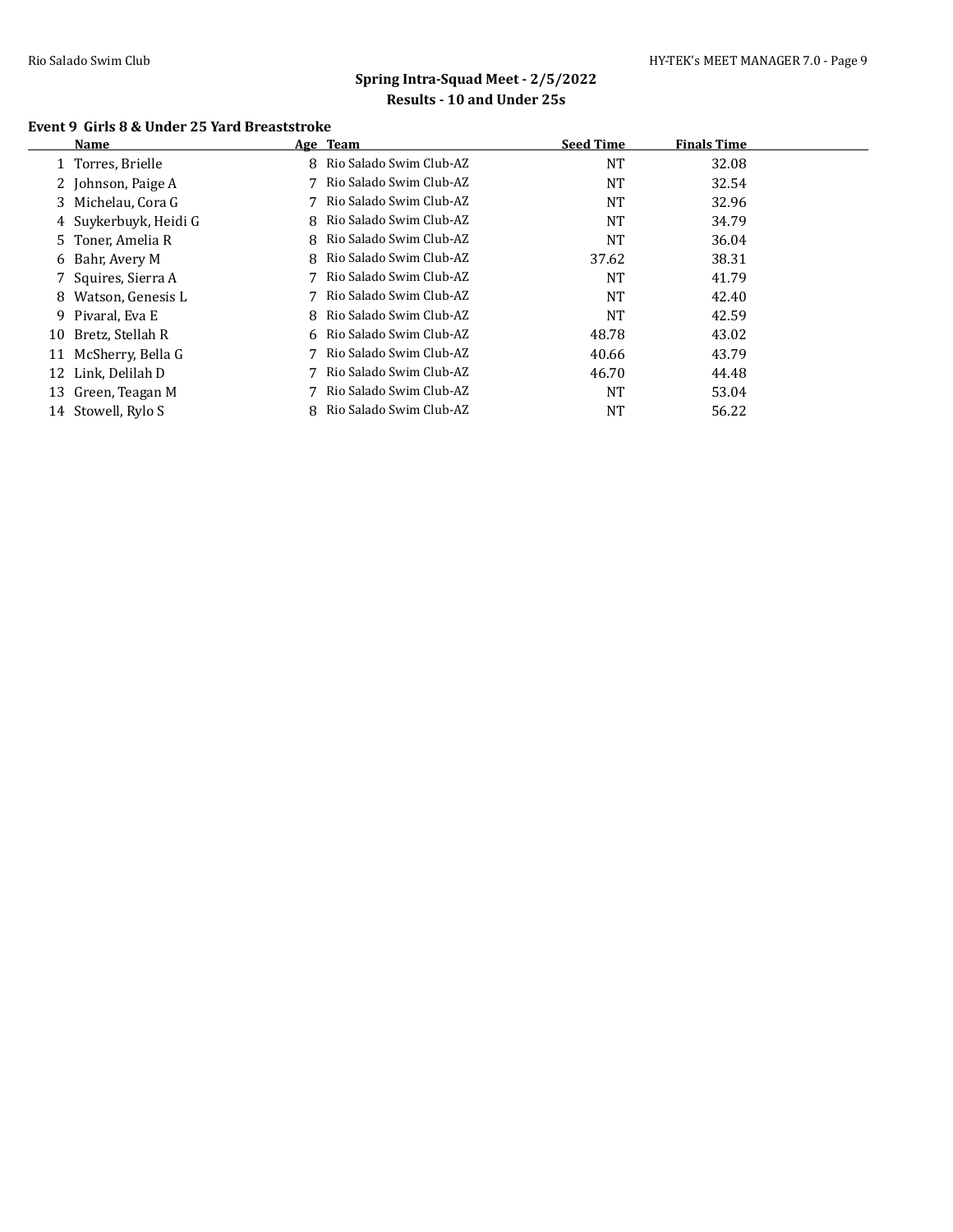# **Spring Intra-Squad Meet - 2/5/2022 Results - 10 and Under 25s**

### **Event 10 Boys 8 & Under 25 Yard Breaststroke**

|   | Name                | Age Team                  | <b>Seed Time</b> | <b>Finals Time</b> |  |
|---|---------------------|---------------------------|------------------|--------------------|--|
|   | 1 Melchione, Geno M | 8 Rio Salado Swim Club-AZ | NΤ               | 28.62              |  |
|   | 2 Horst, Declan C   | 8 Rio Salado Swim Club-AZ | NT               | 30.44              |  |
|   | 3 Olson, Rex R      | 8 Rio Salado Swim Club-AZ | NT               | 32.43              |  |
|   | 4 Phillips, Crew S  | 7 Rio Salado Swim Club-AZ | 31.33            | 34.91              |  |
|   | 5 Campos, Xander K  | 7 Rio Salado Swim Club-AZ | NT               | 36.71              |  |
|   | 6 Oswald, Alex A    | 7 Rio Salado Swim Club-AZ | 37.04            | 38.78              |  |
|   | 7 Bailey, Max W     | 8 Rio Salado Swim Club-AZ | NT               | 39.88              |  |
| 8 | Buckley, Mason W    | 7 Rio Salado Swim Club-AZ | 45.47            | 39.94              |  |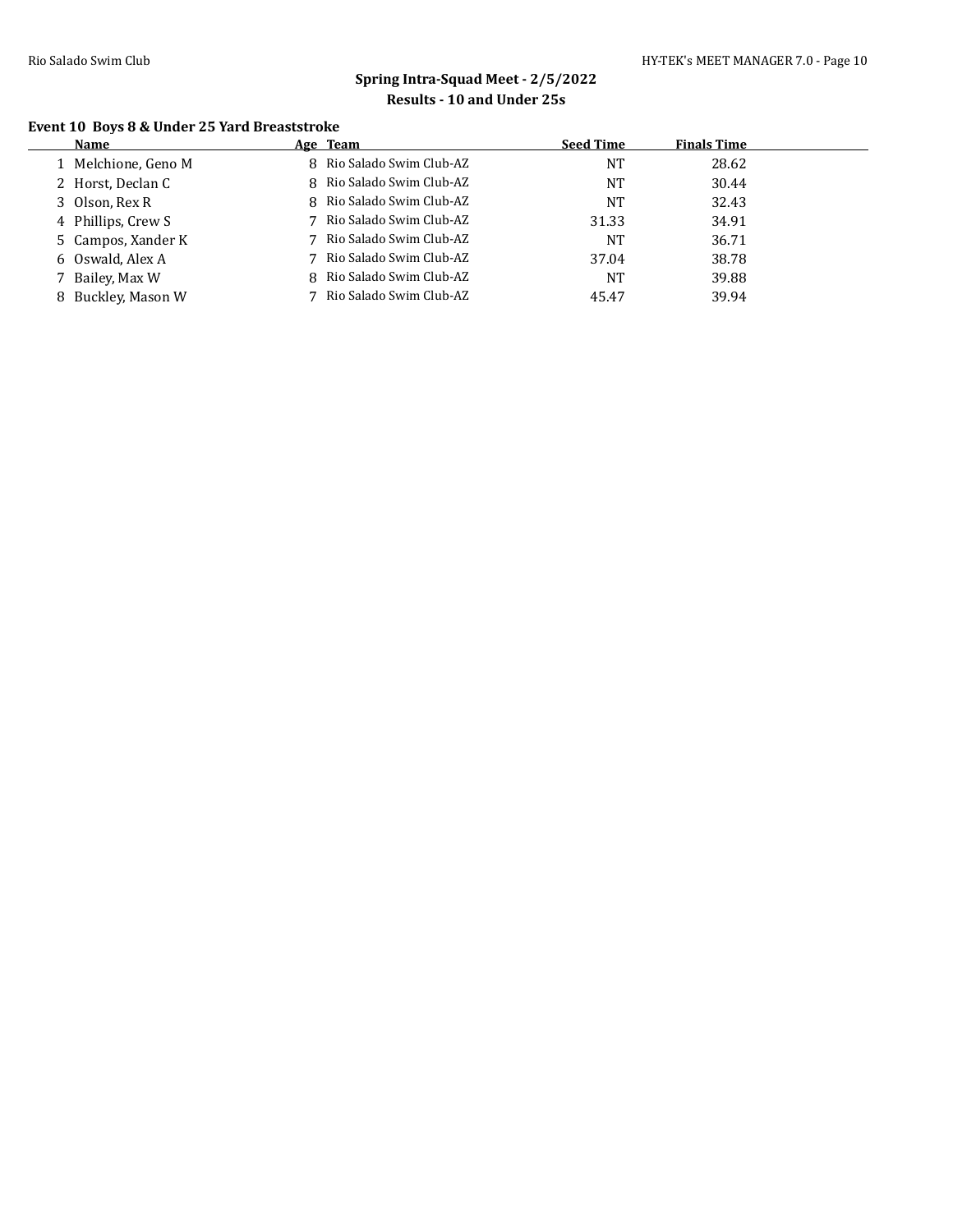### **Event 11 Girls 9-10 25 Yard Breaststroke**

|    | Name                   |    | Age Team                  | <b>Seed Time</b> | <b>Finals Time</b> |  |
|----|------------------------|----|---------------------------|------------------|--------------------|--|
|    | 1 Whitters, Leah E     | 10 | Rio Salado Swim Club-AZ   | 28.11            | 23.94              |  |
|    | 2 Link, Hayden P       | 10 | Rio Salado Swim Club-AZ   | 31.53            | 27.37              |  |
|    | 3 Gibbs, Jayden N      | 9. | Rio Salado Swim Club-AZ   | 30.26            | 27.44              |  |
|    | 4 Martin, Terra F      | 10 | Rio Salado Swim Club-AZ   | <b>NT</b>        | 28.17              |  |
|    | 5 Yazzie, Saryah T     | 10 | Rio Salado Swim Club-AZ   | NT               | 28.58              |  |
|    | 6 Oswald, Lauren M     | 9  | Rio Salado Swim Club-AZ   | 30.68            | 28.67              |  |
|    | 7 Hanson, Lorelei A    | 10 | Rio Salado Swim Club-AZ   | 29.19            | 29.75              |  |
|    | 8 Oswald, Claire M     |    | 9 Rio Salado Swim Club-AZ | 26.64            | 30.44              |  |
|    | 9 Endicott, Vivienne P | 9. | Rio Salado Swim Club-AZ   | 31.59            | 32.11              |  |
| 10 | Pivaral, Olivia L      | 10 | Rio Salado Swim Club-AZ   | 36.64            | 33.31              |  |
|    | 11 Moore, Gaby N       | 10 | Rio Salado Swim Club-AZ   | <b>NT</b>        | 33.83              |  |
| 12 | Miranda, Sofia M       | 10 | Rio Salado Swim Club-AZ   | <b>NT</b>        | 38.43              |  |
| 13 | Duncan, Ryan B         | 9. | Rio Salado Swim Club-AZ   | <b>NT</b>        | 39.89              |  |
| 14 | Thomas, Shiloh A       | 9  | Rio Salado Swim Club-AZ   | <b>NT</b>        | 41.87              |  |
| 15 | Garcia, Artemisa       |    | Rio Salado Swim Club-AZ   | <b>NT</b>        | 52.70              |  |
|    | 16 Garcia, Dianira     | 10 | Rio Salado Swim Club-AZ   | NT               | 53.58              |  |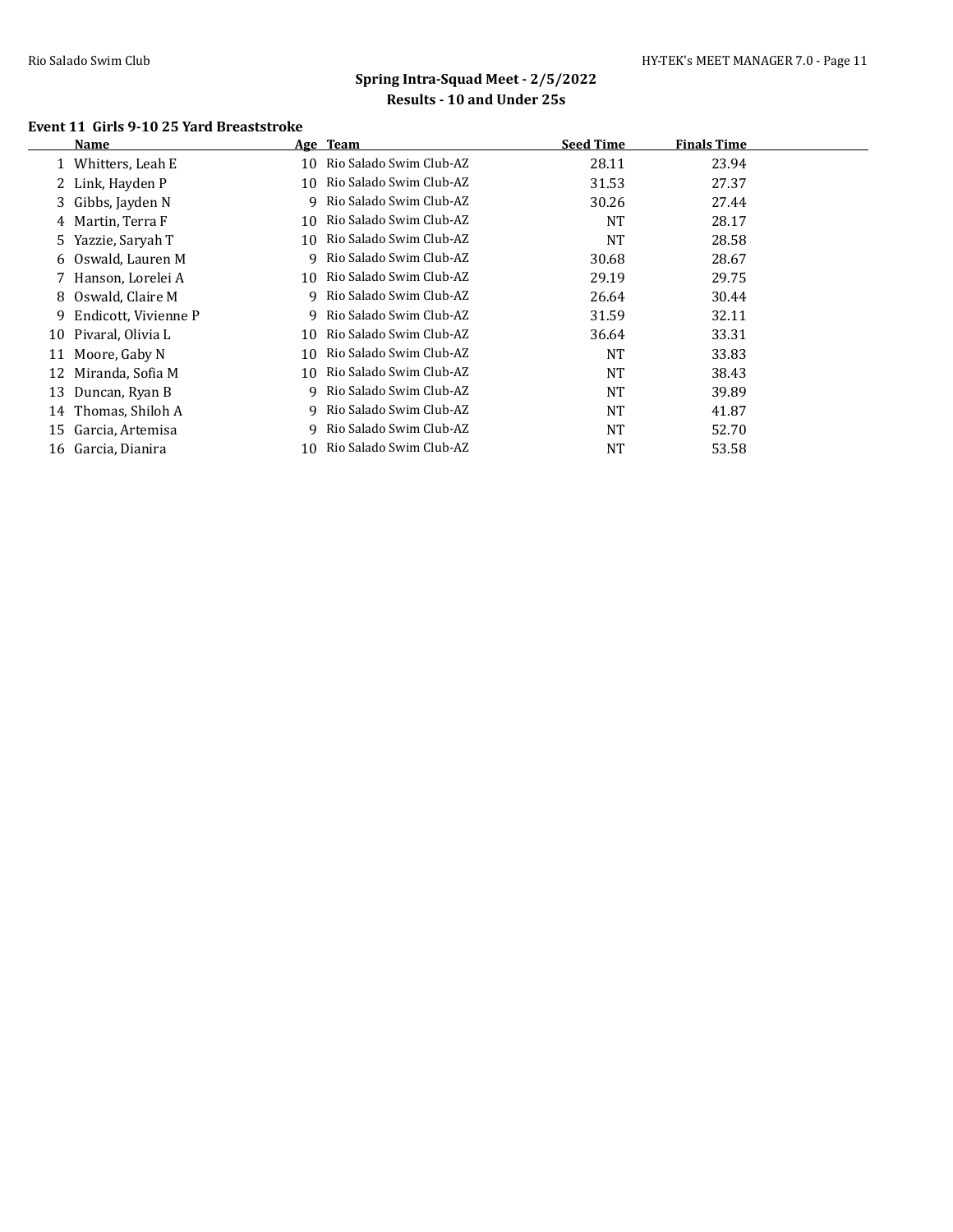### **Event 12 Boys 9-10 25 Yard Breaststroke**

| <b>Name</b>             | Age Team                   | <b>Seed Time</b> | <b>Finals Time</b> |  |
|-------------------------|----------------------------|------------------|--------------------|--|
| 1 Gremillion, James M   | 9 Rio Salado Swim Club-AZ  | <b>NT</b>        | 29.37              |  |
| 2 Foster, Mason R       | 9 Rio Salado Swim Club-AZ  | NT               | 31.85              |  |
| 3 Bretz, Rhyker Q       | 9 Rio Salado Swim Club-AZ  | 29.72            | 32.24              |  |
| 4 Setterstrom, Emmett R | 9 Rio Salado Swim Club-AZ  | NT               | 34.33              |  |
| 5 Igliane, Chase B      | 9 Rio Salado Swim Club-AZ  | NT               | 36.14              |  |
| 6 Olson, Connor M       | 9 Rio Salado Swim Club-AZ  | 36.62            | 39.34              |  |
| 7 Dunkerley, Van P      | 10 Rio Salado Swim Club-AZ | NT               | 39.43              |  |
| 8 Gamboa, Harold C      | Rio Salado Swim Club-AZ    | 41.03            | 41.74              |  |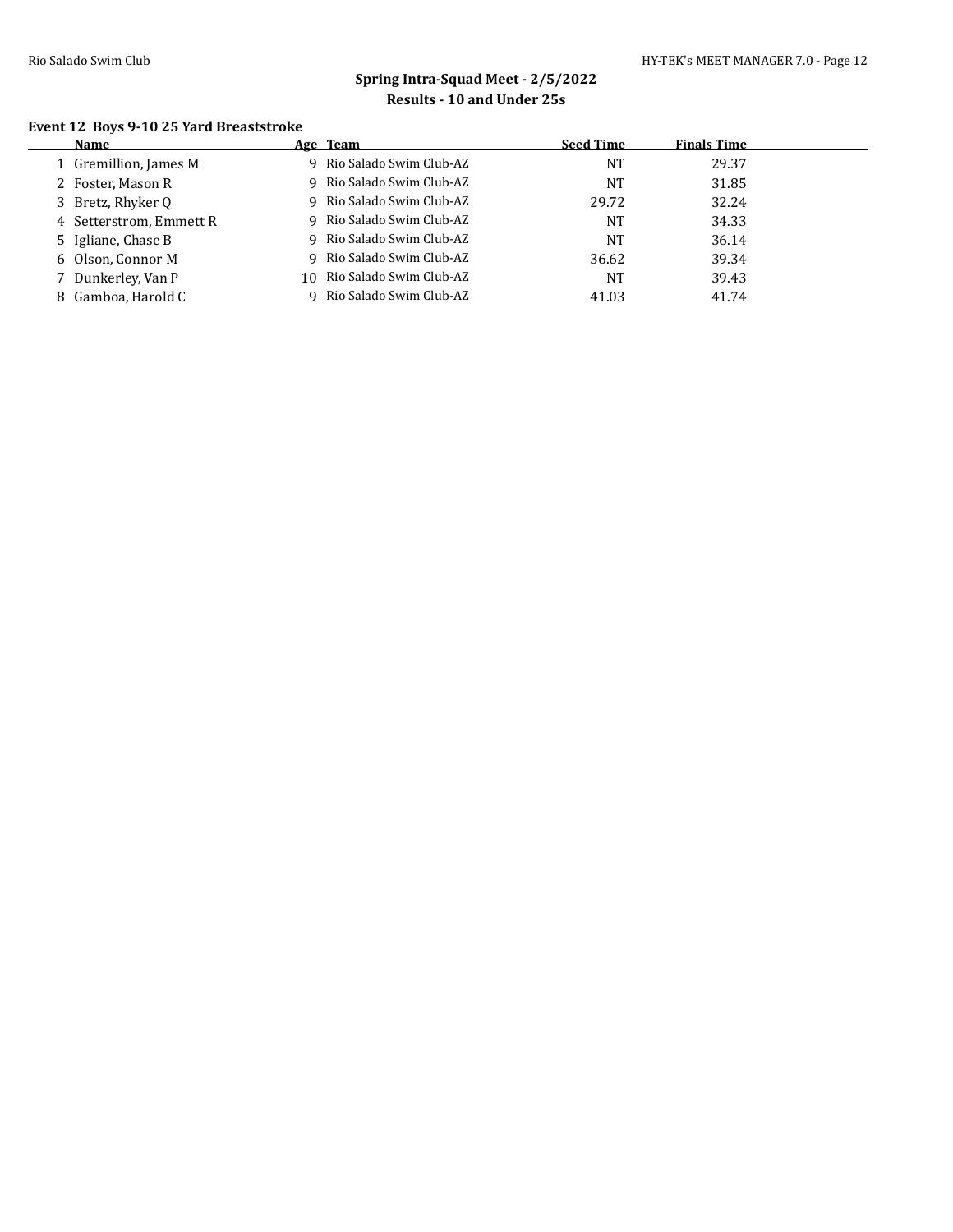# **Spring Intra-Squad Meet - 2/5/2022 Results - 10 and Under 25s**

### **Event 13 Girls 8 & Under 25 Yard Butterfly**

|   | Name                  |   | Age Team                  | <b>Seed Time</b> | <b>Finals Time</b> |  |
|---|-----------------------|---|---------------------------|------------------|--------------------|--|
|   | Michelau, Cora G      |   | 7 Rio Salado Swim Club-AZ | <b>NT</b>        | 24.55              |  |
|   | 2 Torres, Brielle     |   | 8 Rio Salado Swim Club-AZ | <b>NT</b>        | 27.28              |  |
|   | 3 Bahr, Avery M       |   | 8 Rio Salado Swim Club-AZ | 33.12            | 29.27              |  |
|   | 4 Toner, Amelia R     |   | 8 Rio Salado Swim Club-AZ | <b>NT</b>        | 29.98              |  |
|   | 5 Johnson, Paige A    |   | 7 Rio Salado Swim Club-AZ | <b>NT</b>        | 31.98              |  |
|   | 6 Suykerbuyk, Heidi G |   | 8 Rio Salado Swim Club-AZ | <b>NT</b>        | 32.21              |  |
|   | McSherry, Bella G     |   | 7 Rio Salado Swim Club-AZ | 32.65            | 33.23              |  |
| 8 | Link, Delilah D       |   | 7 Rio Salado Swim Club-AZ | 32.76            | 33.24              |  |
| 9 | Bretz, Stellah R      |   | 6 Rio Salado Swim Club-AZ | 50.40            | 36.42              |  |
|   | 10 Squires, Sierra A  |   | 7 Rio Salado Swim Club-AZ | <b>NT</b>        | 38.00              |  |
|   | 11 Green, Teagan M    |   | 7 Rio Salado Swim Club-AZ | <b>NT</b>        | 38.60              |  |
|   | 12 Watson, Genesis L  |   | 7 Rio Salado Swim Club-AZ | <b>NT</b>        | 39.52              |  |
|   | 13 Pivaral, Eva E     |   | 8 Rio Salado Swim Club-AZ | <b>NT</b>        | 43.96              |  |
|   | 14 Stowell, Rylo S    | 8 | Rio Salado Swim Club-AZ   | <b>NT</b>        | 1:01.64            |  |
|   | 15 McSherry, Evelyn C |   | 4 Rio Salado Swim Club-AZ | NT               | 1:18.88            |  |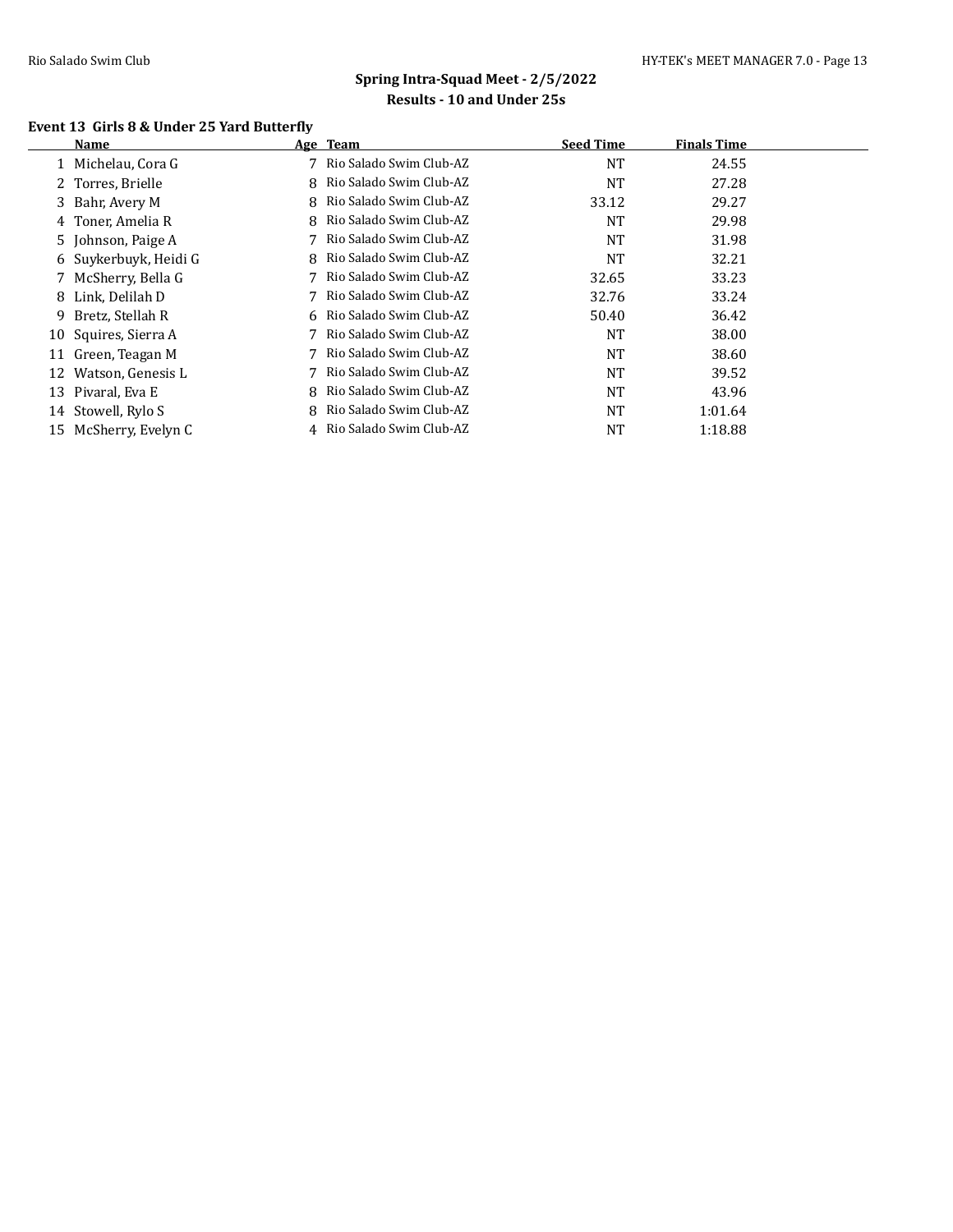### **Event 14 Boys 8 & Under 25 Yard Butterfly**

| Name           |                                                                                                                                                                                               | <b>Seed Time</b>                                                                                                                                                                                                                                                                                           | <b>Finals Time</b> |  |
|----------------|-----------------------------------------------------------------------------------------------------------------------------------------------------------------------------------------------|------------------------------------------------------------------------------------------------------------------------------------------------------------------------------------------------------------------------------------------------------------------------------------------------------------|--------------------|--|
|                |                                                                                                                                                                                               | NT                                                                                                                                                                                                                                                                                                         | 23.07              |  |
|                |                                                                                                                                                                                               | NT                                                                                                                                                                                                                                                                                                         | 25.04              |  |
|                |                                                                                                                                                                                               | <b>NT</b>                                                                                                                                                                                                                                                                                                  | 27.45              |  |
|                |                                                                                                                                                                                               | NT                                                                                                                                                                                                                                                                                                         | 28.65              |  |
|                |                                                                                                                                                                                               | NT                                                                                                                                                                                                                                                                                                         | 30.13              |  |
|                |                                                                                                                                                                                               | NT                                                                                                                                                                                                                                                                                                         | 32.26              |  |
|                |                                                                                                                                                                                               | NT                                                                                                                                                                                                                                                                                                         | 32.72              |  |
|                |                                                                                                                                                                                               | 30.87                                                                                                                                                                                                                                                                                                      | 35.53              |  |
|                |                                                                                                                                                                                               | 37.06                                                                                                                                                                                                                                                                                                      | 38.93              |  |
| Oswald, Alex A |                                                                                                                                                                                               | 43.26                                                                                                                                                                                                                                                                                                      | 41.34              |  |
|                | 1 Horst, Declan C<br>2 Olson, Rex R<br>3 Valada, Gio A<br>4 Melchione, Geno M<br>5 Campos, Xander K<br>6 Nguyen, Felix S<br>7 Bailey, Max W<br>8 Phillips, Crew S<br>9 Buckley, Mason W<br>10 | Age Team<br>8 Rio Salado Swim Club-AZ<br>8 Rio Salado Swim Club-AZ<br>8 Rio Salado Swim Club-AZ<br>8 Rio Salado Swim Club-AZ<br>7 Rio Salado Swim Club-AZ<br>6 Rio Salado Swim Club-AZ<br>8 Rio Salado Swim Club-AZ<br>7 Rio Salado Swim Club-AZ<br>7 Rio Salado Swim Club-AZ<br>7 Rio Salado Swim Club-AZ |                    |  |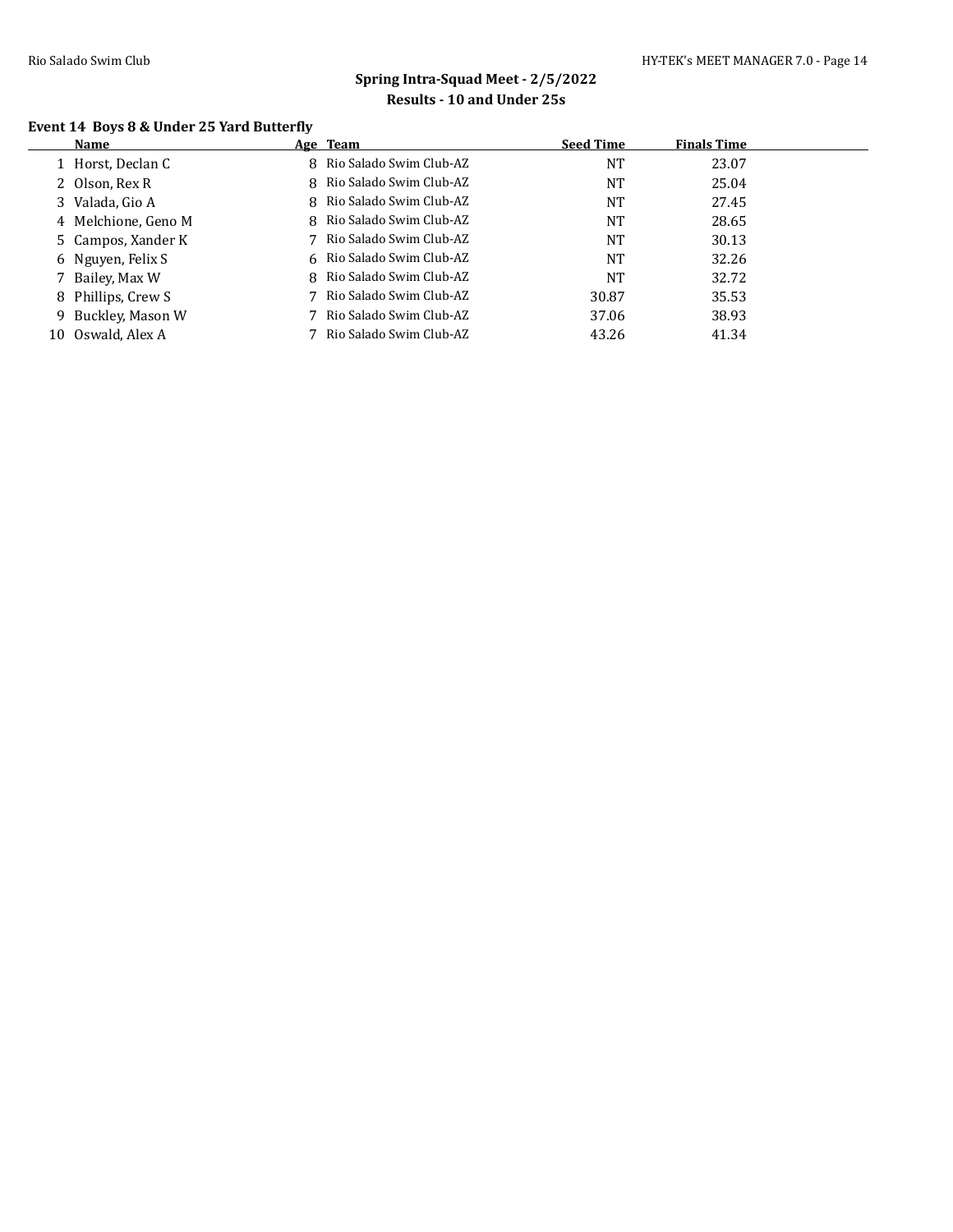### **Event 15 Girls 9-10 25 Yard Butterfly**

|    | Name                 |    | Age Team                  | <b>Seed Time</b> | <b>Finals Time</b> |  |
|----|----------------------|----|---------------------------|------------------|--------------------|--|
|    | 1 Whitters, Leah E   | 10 | Rio Salado Swim Club-AZ   | 26.65            | 22.40              |  |
|    | 2 Yazzie, Saryah T   | 10 | Rio Salado Swim Club-AZ   | <b>NT</b>        | 23.46              |  |
| 3. | Oswald, Lauren M     | 9  | Rio Salado Swim Club-AZ   | 25.91            | 24.02              |  |
| 4  | Link, Hayden P       | 10 | Rio Salado Swim Club-AZ   | 26.10            | 25.17              |  |
|    | 5 Openshaw, Aidyn J  | 10 | Rio Salado Swim Club-AZ   | <b>NT</b>        | 26.05              |  |
|    | 6 Gibbs, Jayden N    |    | 9 Rio Salado Swim Club-AZ | 29.86            | 27.66              |  |
|    | Endicott, Vivienne P | 9. | Rio Salado Swim Club-AZ   | 28.94            | 27.85              |  |
| 8  | Hanson, Lorelei A    | 10 | Rio Salado Swim Club-AZ   | <b>NT</b>        | 28.38              |  |
| 9. | Moore, Gaby N        | 10 | Rio Salado Swim Club-AZ   | <b>NT</b>        | 28.90              |  |
| 10 | Pivaral, Olivia L    | 10 | Rio Salado Swim Club-AZ   | 29.69            | 28.97              |  |
| 11 | Martin, Terra F      | 10 | Rio Salado Swim Club-AZ   | <b>NT</b>        | 30.61              |  |
| 12 | Duncan, Ryan B       | 9  | Rio Salado Swim Club-AZ   | <b>NT</b>        | 31.52              |  |
| 13 | Miranda, Sofia M     | 10 | Rio Salado Swim Club-AZ   | <b>NT</b>        | 32.11              |  |
| 14 | Thomas, Shiloh A     | 9  | Rio Salado Swim Club-AZ   | <b>NT</b>        | 32.49              |  |
| 15 | Oswald, Claire M     | 9  | Rio Salado Swim Club-AZ   | 32.64            | 33.58              |  |
| 16 | Garcia, Dianira      | 10 | Rio Salado Swim Club-AZ   | <b>NT</b>        | 37.03              |  |
| 17 | Garcia, Artemisa     |    | Rio Salado Swim Club-AZ   | NT               | 49.39              |  |